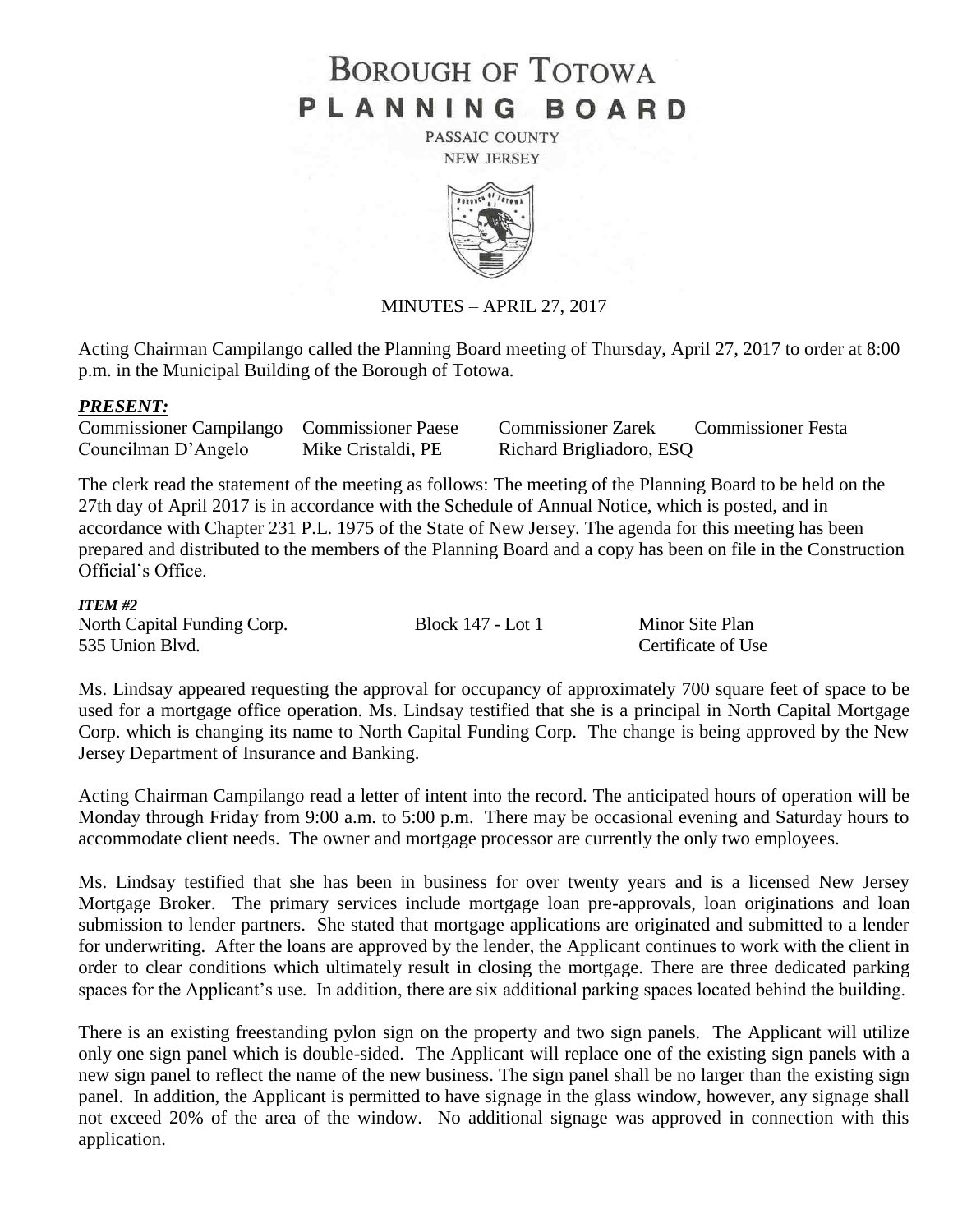A motion was offered by Commissioner Paese and seconded by Commissioner Festa to approve the minor site plan as presented. This approval is subject to and contingent upon the following conditions and will be memorialized in a Resolution at a future date:

- 1. The construction of internal partitions, exits, entrances and fire safety devices are subject to and require the approval of the fire sub-code official, the fire inspector and the building inspector.
- 2. The applicant will supply the Chief of Police with an emergency contact list and will also obtain the approval of the Police Chief in regards to all alarms and security devices.
- 3. There will be no outside storage of equipment or materials.
- 4. The applicant will comply with the Totowa Sign Ordinance.

Five agreed to a roll call vote… 5-0

## *ITEM #2*

95 Shepherds Lane

GOM Real Estate Investment Block 11 - Lot 9.01 Preliminary/Final Site Plan

Jerome A. Vogel, Esq., Attorney for the applicant appeared requesting approval for the Preliminary and Final Site Plan as well as ancillary "c" or bulk variance relief. The property is located in the R-AH-2 Zone. The Applicant seeks approval in order to construct a new boulevard style access drive off of Shepherds Lane in order to construct four buildings containing a total of fifty-four dwelling units. Forty-four of the dwelling units will be market rate and ten of the units will be affordable housing units. The ten units of affordable housing will be dispersed throughout the project.

Testifying on behalf of the Applicant was Patrick D. McClellan, P.E., a Licensed Professional Engineer. Mr. McClellan oriented the Board to the site and the surrounding area. The site is approximately 5.9 acres in size. It has approximately 215 feet of frontage on Shepherds Lane. Mr. McClellan testified about significant topographic features which exists on the site. In addition, he stated that the property is constrained by environmental conditions inclusive of wetlands on the westerly side of the property as well as a regulated stream that runs through the property. Mr. McClellan estimated that approximately one-third of the site cannot be developed due to environmental constraints. Mr. McClellan stated that the Applicant designed the development to be located outside of the wetlands.

Mr. McClellan testified that the Applicant is proposing four buildings with Building No. 1 consisting of eighteen units; Building No. 2 consisting of eighteen units; Building No. 3 consisting of ten units and Building No. 4 consisting of eight units. In addition, the Applicant requires ancillary "c" variance relief in regard to building height for Buildings 3 and 4 because the maximum building height allowed is forty-five feet and the Applicant requires a height variance for Building No. 3 at 45.7 feet and Building No. 4 at 46.2 feet. Since both Buildings 3 and 4 do not exceed the maximum height in the R-AH-2 Zone by 10 feet or 10%, the variances are "c" or bulk variances.

Mr. McClellan also testified that the proposed building heights are a product of the site topography. The Applicant also requires ancillary "c" variance relief in regard to the height and stories where the maximum number of stories is three and the Applicant proposes four stories. Mr. McClellan stated that without the fourth story, the Applicant would be unable to provide the proposed ten affordable units.

Next, Mr. McClellan addressed the issue of off-street parking. He testified that the Applicant is required to provide one hundred twenty-seven parking spaces. The Applicant is proposing ninety-five parking spaces as shown on the plans submitted. Mr. McClellan also testified and brought forward an alternate parking plan for the Board's review and consideration. The alternate parking plan was introduced into evidence as Exhibit A-1. He characterized Exhibit A-1 as being a driveway expansion exhibit. Mr. McClellan stated that there are fifty-four dwelling units which consist of twenty-seven footprints. There is one garage with one driveway parking space for each downstairs unit.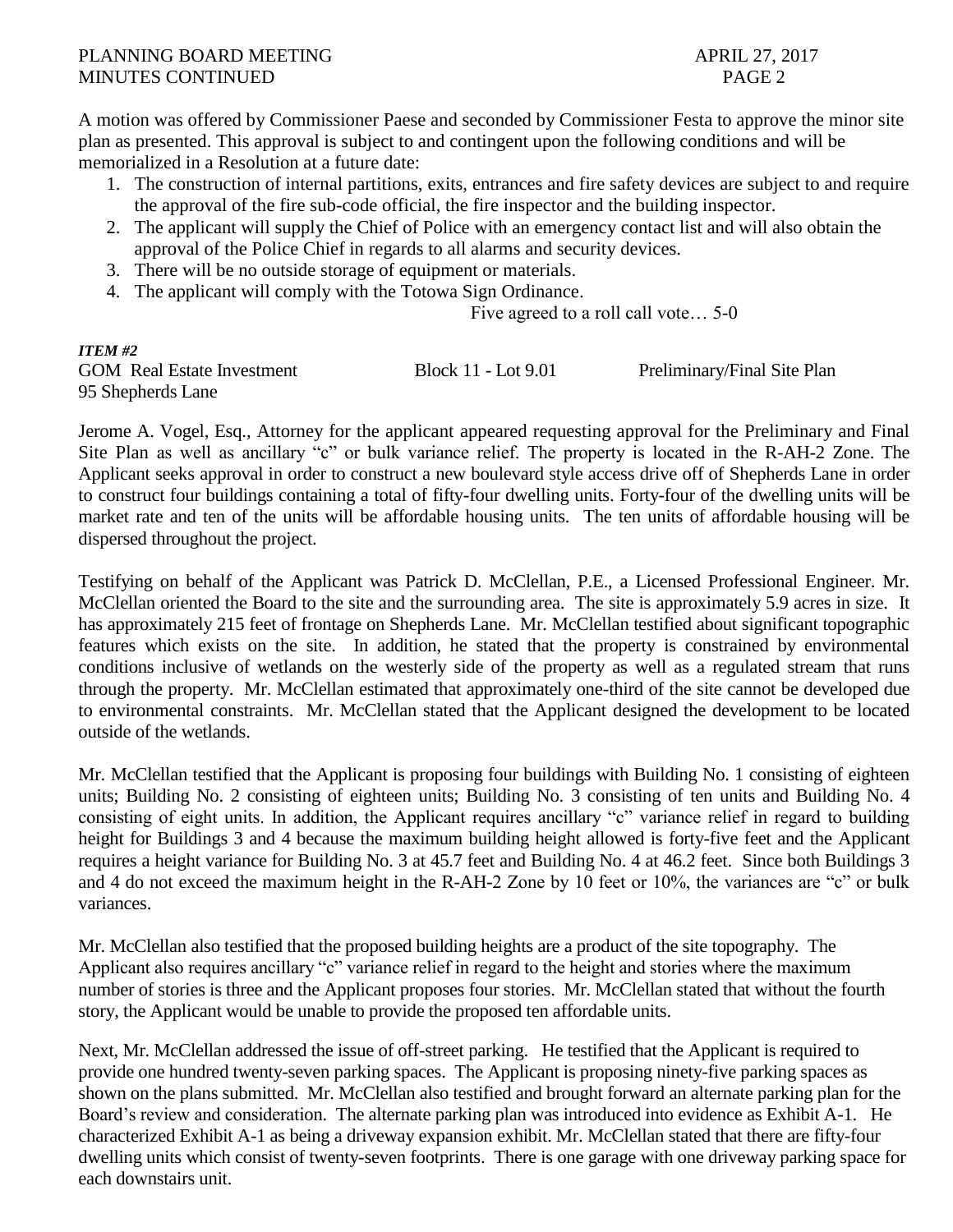The upstairs units have parking around the looped access road. In order to provide additional on-site parking, the Applicant will add a second driveway parking space, adjacent to each driveway serving a garage, which will be 9' x 18' for the twenty-seven units that are located upstairs. As a result, the Applicant will now be able to provide one hundred twenty-two on-site parking spaces, significantly reducing the parking deficiency. As a result of the alternate parking plan, the Applicant is only deficient by five parking spaces. Mr. McClellan also testified that adding the additional driveway space would result in 4,500 sq ft of additional paved area.

Mr. McClellan also testified that the alternate driveway layout will result in the elimination of sidewalk in front of the buildings. Mr. McClellan also testified that the sidewalks between the driveways and building entrances will be reduced in width from 6 feet to 4 feet 2 inches. Mr. McClellan testified that the Applicant will be adding sidewalk along the parking spaces on the interior loop of the access road, provide cross-walks and will extend the sidewalk along the boulevard style entrance drive out to Shepherds Lane. Mr. McClellan also addressed the Boulevard access way. He stated that the Boulevard access way would be forty-two feet in width. In comparison to Shepherds Lane which is thirty feet in width, the Boulevard access way would be significantly wider. Mr. McClellan also testified that there would be no parking of vehicles within the travel lane.

The Applicant will coordinate with the Borough Planner and Engineer in order to provide a landscaping plan that is satisfactory to the Board's Professionals. The Applicant also agreed that it would provide street signage on each building for identification purposes.

Regarding wetlands issues which are regulated by the New Jersey Department of Environmental Protection (NJDEP), Mr. McClellan stated that the Applicant would apply for a Letter of Interpretation in regard to the wetlands. The Applicant will require a Flood Hazard Permit in order to permit the crossing of the drainage ditch. Mr. McClellan also testified regarding the proposed culvert crossing for the main access road.

Mr. McClellan also stated that the Applicant seeks approval to locate a conforming monument sign on the site, in order to identify the site. The monument sign shall not exceed 40 square feet and five feet in height. Mr. McClellan also stipulated that the Applicant will provide a site lighting plan which shall be subject to the review and approval of the Board Engineer. Mr. McClellan also testified that refuse and recycling containers will be stored out of sight either under the porch or in the garage. The unit owners with a garage would store their refuse in the garage and the unit owners that do not have a garage would store their refuse barrels under the porch for each dwelling unit.

Mr. McClellan also introduced into evidence Exhibit A-3 which is an illustrative site cross section depicting the retaining wall and buffering. The Exhibit highlighted the fact that the retaining wall would be approximately 10 to 12 feet off of the property line. He further commented that the existing residential dwelling at 272 Boyle Ave. will only see two stories of Building 3 which is at a height of 43 feet. Mr. McClellan also testified that there would be evergreen buffering and understory shrubs such that the retaining wall will not be visible from off the site.

Mr. McClellan also stated that the Applicant would install a safety/privacy fence and landscaping in order to maximize safety and buffering regarding the wall. Mr. McClellan further testified that the Applicant would adjust the location of the retaining walls to provide additional space between the top of wall and lot line to maximize the area available to be planted with landscape buffering.

The next witness to testify was Paul Tiajoloff, a licensed professional architect. Mr. Tiajoloff testified that the project was designed for fifty-four units in a stacked townhouse configuration. The Applicant is proposing twenty-seven two-bedroom units and twenty-seven three-bedroom units. Mr. Tiajoloff also reviewed with the Board the various architectural plans submitted by his office. He also, introduced into evidence Exhibit A-2 which was a Color Rendering of one of the proposed buildings. Mr. Tiajoloff confirmed that there will be a twenty-four sq. ft. area under the porch in order to keep refuse out of sight.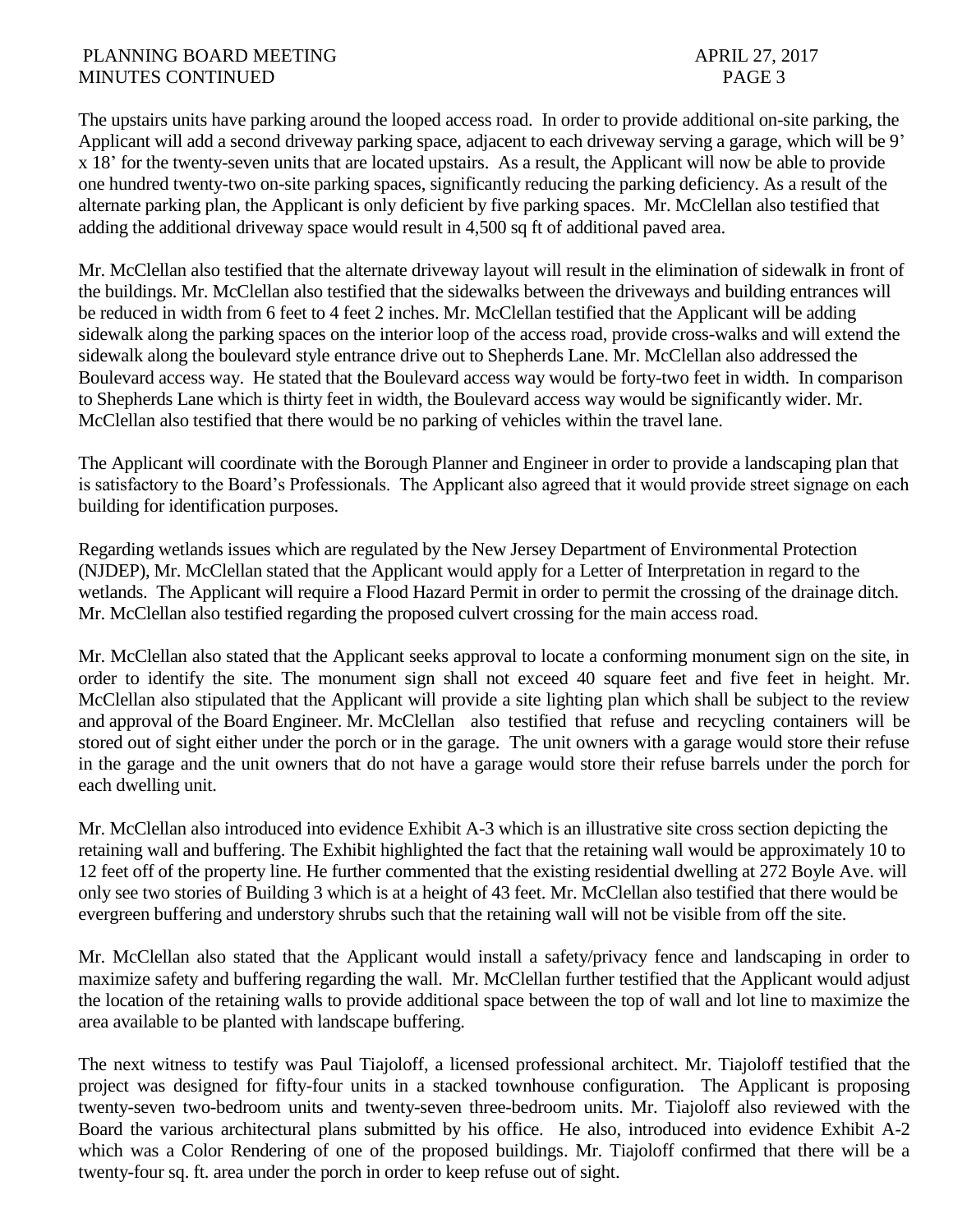Mr. Tiajoloff also stated that a vehicle will be able to pull into the garage and there will be no conflict with garbage stored in the garage. Mr. Tiajoloff also stated that there will be no conflict with the stairs that provide access to the dwelling units and cars parking along the driveway as far as drivers or passengers being able to enter or exit the vehicle.

The next witness to testify on behalf of the Applicant was Joseph J. Staigar, P.E., P.P., a licensed Professional Engineer and Planner with particular expertise in traffic matters. Mr. Staigar testified in regard to the traffic report dated April 20, 2017 prepared by his office and the process he undertook to evaluate traffic related issues and the conclusions reached. Mr. Staigar found that:

- 1. The proposed 54 residential units will generate 3 entering trips and 15 existing trips during the morning peak hour and 13 entering trips and 8 exiting trips during the evening peak hour. This is based on a constructive assessment of trip generation with no credit for the existing use of the site, mass transit usage or internally captured trips.
- 2. Access to the site will be provided via one full movement driveway along Union Boulevard.
- 3. With the addition of the site generated traffic, the individual intersection movements of Shepherds Lane and Union Boulevard will continue to operate at level of service "F" or better during the AM and PM peak hours, resulting in minimal impact to the intersection.
- 4. With the addition of the site generated traffic, the individual intersection movements of Shepherds Lane and the site driveway will operate at favorable level of service "A" during the AM and PM peak hours.
- 5. As proposed, the project's site driveway and internal circulation have been designed to provide for safe and efficient movement of vehicles on-site.
- 6. The proposed parking supply and design is sufficient to provide the maximum anticipated demand and is consistent with past experience at similar developments.

Mr. Staigar concluded that the adjacent street system of the Borough of Totowa will not experience any significant degradation in operating conditions with the construction of the proposed Project. He further stated the site driveway is located to provide safe and efficient access to the adjacent roadway system.

The next witness to testify was Ken Ochab, P.P., a licensed Professional Planner. Mr. Ochab testified that the site is an irregular shaped site, which resembles an "L" shape. He stated that the topography rises from Shepherds Lane up to Boyle Ave. Mr. Ochab testified about the density of the project and represented that fifty-four units are being proposed for this site which constitutes a density of 9.7 units per acre where the Ordinance allows for a density of 12.5 units per acre. Thus, the proposal for fifty-four units of "For Sale" housing is significantly below the permitted density in the zone. He also stated that the building coverage is only 11.75% which is significantly below the maximum of 65%. Mr. Ochab also addressed the issue of variances. The Applicant requires the following ancillary "c" or bulk variances:

- 1. Tract setback with a minimum setback of 40 feet required and 31 feet proposed;
- 2. Building wall side-to-side setback, where a minimum of 35 feet is required and 25 feet is proposed;
- 3. Building length where the maximum building length is 200 feet and the Applicant proposes a building length of 211 feet for Buildings 1 and 2;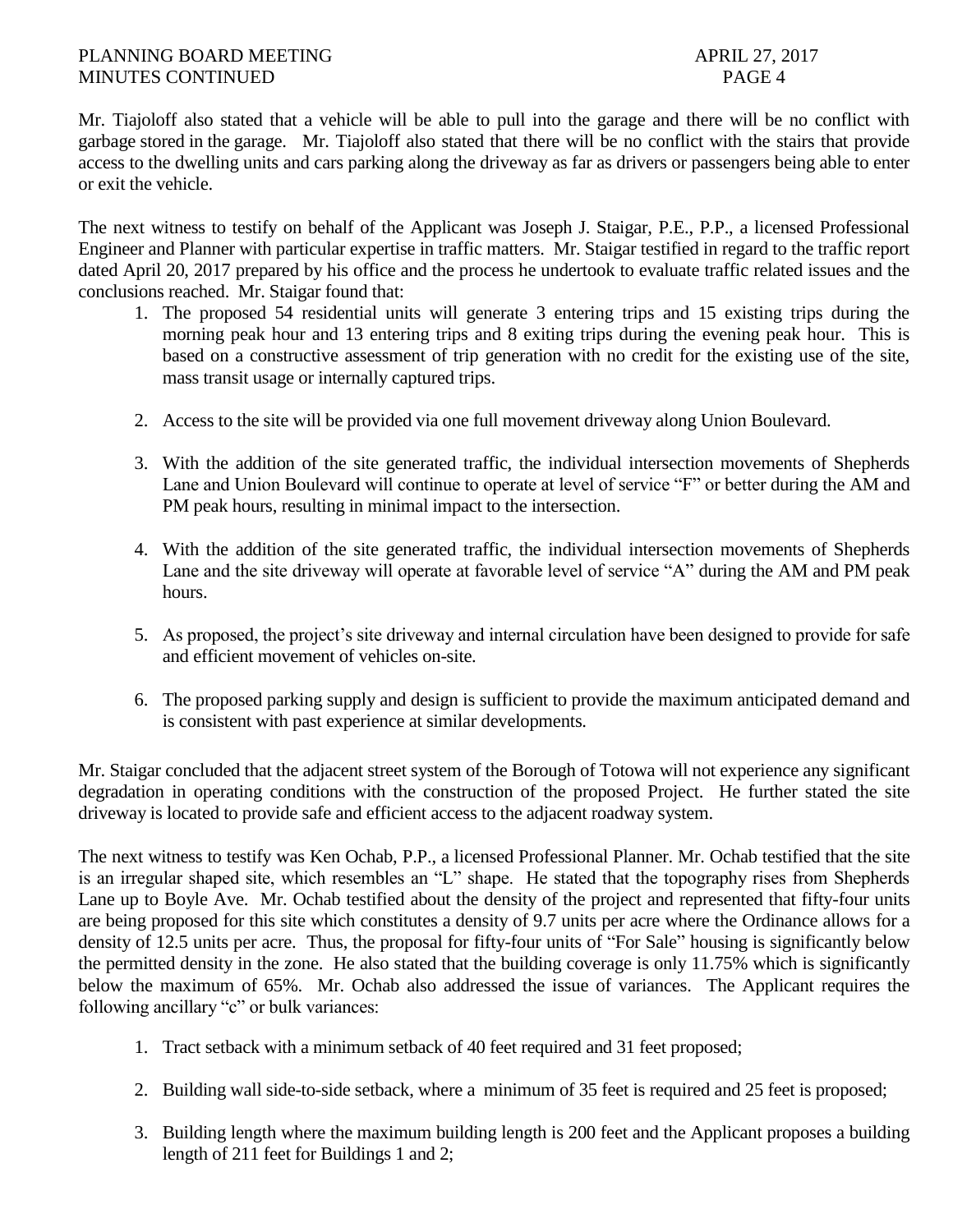- 4. Building height in regard to Buildings 3 and 4 where the maximum building height is 45 feet, and Building 3 is 45.7 feet and Building 4 is 46.2 feet;
- 5. Stories where the maximum stories permitted is three stories and the Applicant is proposing four stories;
- 6. Number of off-street parking spaces where 127 spaces are required (utilizing RSIS requirements for townhouses), and the Applicant is proposing 122 off-street parking spaces;
- 7. No parking permitted along roadways and the Applicant is proposing parking along roadways;
- 8. Tract buffer where a 50 foot natural landscape buffer to adjacent residential property along Boyle Ave. is required, and less than 50 feet is proposed; and
- 9. Tract buffer where a minimum of 20 feet natural landscape buffer to non-residential uses is required, and less than 20 feet is proposed.

Mr. Ochab addressed the issue of the tract setback variances and he testified that due to the environmental conditions existing on the site, the Applicant attempted to centralize disturbance in order to respect the environmental constraints on the site. Furthermore, the topography increases in elevation from Shepherds Lane and moving up to Boyle Ave. The Applicant will also provide landscaping and buffering relative to the setbacks in order to minimize the impact from not being able to meet the setback requirements.

Regarding building height, Buildings 1 and 2 conform to the maximum 45 foot building height in the R-AH-2 Zone. The building height for Building 3 only exceeds the maximum height in the zone by 8 inches. Furthermore, Building 4 only exceeds the building height by 1.2 feet. Mr. Ochab testified that there will be no living space in the area of the building that exceeds the maximum building height. In regard to the number of stories, three stories are allowed and four stories are proposed. However, Buildings 1 and 2 notwithstanding the use of four stories still complies with the Building Height Ordinance in the R-AH-2 Zone. With respect to the variances for building length at 211 feet for Buildings 1 and 2, the Applicant has designed the buildings in order to centralize disturbance on the site in order to respect the existing environmental constraints on the property.

In regards to the amount of on-site parking, the Applicant is now proposing 122 parking spaces where the RSIS requires 127 parking spaces, Mr. Ochab testified that the RSIS allows a *de minimis* exception to its requirements and this application would be appropriate to receive a *de minimis* exception from the RSIS requirements.

The Applicant will provide deciduous trees, evergreen trees, and understory shrubs to provide effective screening and buffering for the residential properties located along Boyle Avenue.

In regards to the issue of parking along the internal roadway being prohibited, the parking spaces will not present any conflicts and traffic circulation will continue to function in a safe and efficient manner notwithstanding the parking along the internal roadway.

Mr. Ochab testified that the Applicant was entitled to ancillary "c" or bulk variance relief under the Municipal Land Use Law pursuant to N.J.S.A. 40:55D-70c(1)(a) due to the shape of the property, and (1) (b) by reasons of exceptional topographic conditions or physical features uniquely affecting a specific piece of property. These features include wetlands covering approximately one-third of the property, as well as the topography of the site. Furthermore, Mr. Ochab also evaluated the requests for variance relief under the Municipal Land Use Law pursuant to N.J.S.A. 40:55D-70c(2). He stated that various purposes of the Municipal Land Use Law pursuant to N.J.S.A. 40:55D-70c(2) would be advanced.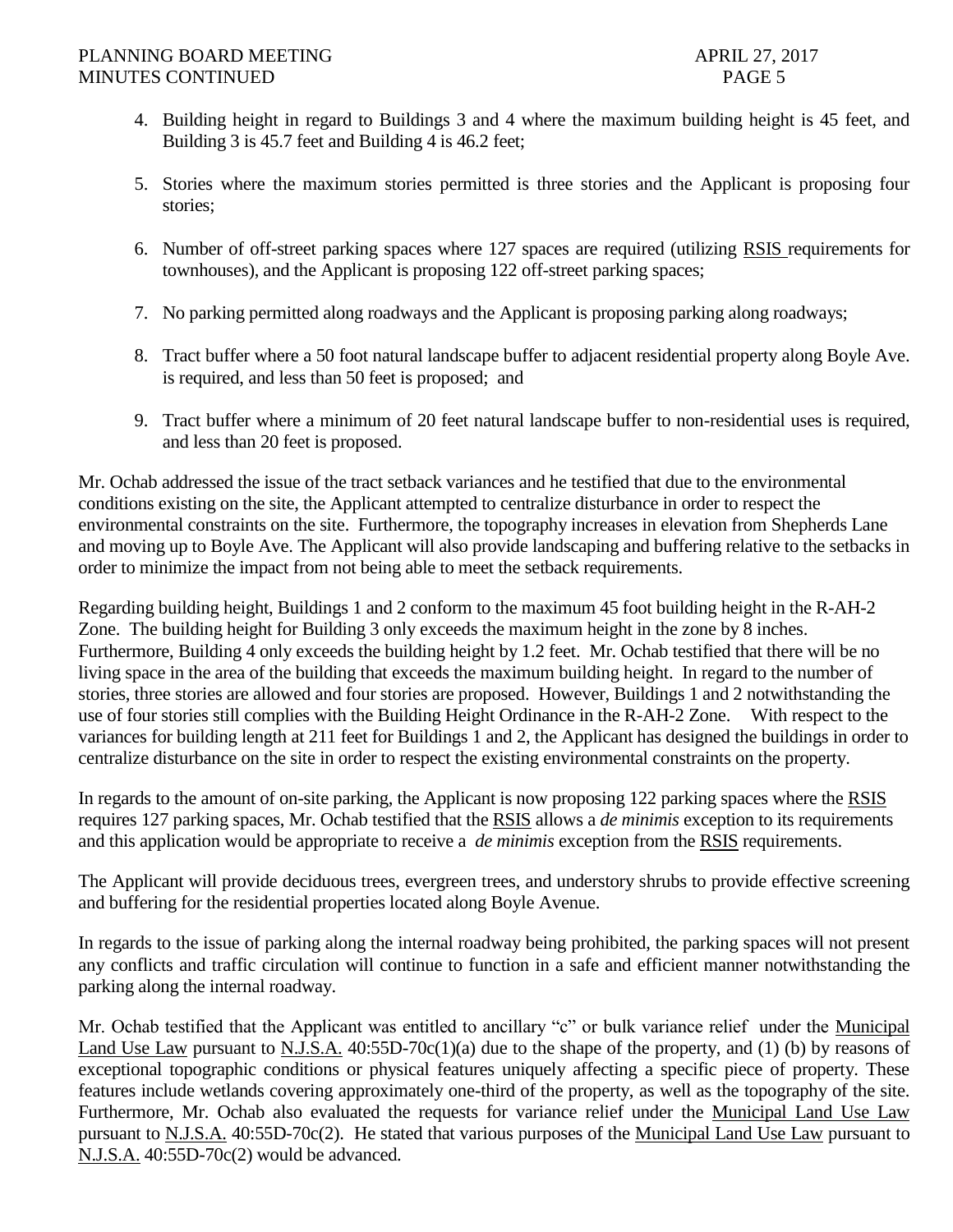More specifically, he stated 2 (a) would be satisfied because the general welfare would be advanced by promoting the establishment of affordable housing on the site; 2 (e) would be advanced by promoting the establishment of appropriate population densities and concentrations due to the Applicant proposing a density of 9.7 dwelling units per acre where a minimum of 12.5 dwelling units per acre are permitted for a for sale multi-family housing project; and 2 (i) would be advanced by promoting a desirable visual environment through creative development techniques.

Mr. Ochab concluded that variance relief can be granted without substantial detriment to the public good and without substantially impairing the intent and purpose of the Zone Plan and Zoning Ordinance. Mr. Ochab also testified that the purposes of the Municipal Land Use Law would be advanced by a deviation from the Zoning Ordinance requirements and the benefits of the deviation would substantially outweigh any detriment, thus allowing the Board to grant the variance relief requested by the Applicant.

A motion was offered by Commissioner Campilango and seconded by Commissioner Festa to open the public portion of the meeting. Five agreed to a roll call vote... 5-0

Errol Gulistan, Esq., an Attorney representing Barry and Ferrize Gulistan of 266 Boyle Ave., Victor Herrera of 202 Boyle Ave., Kelly Rosiello of 10 Murphy Court, Lisa Karras a part owner of 83 Shepherds Lane, Laura Gensinger, a resident of 1 Murphy Court, Albert Yannarelli, a resident of 308 Boyle Ave., Andrew and Linda Alvarez, residents of 263 Boyle Ave. and Warren Koman, a resident of 105 Shepherds Lane. The members of the public addressed the Board with various comments, questions or concerns including, but not limited to snow plowing and snow removal, the sufficiency of on-site parking, traffic along Shepherds Lane and Union Boulevard, the impact on the Totowa Borough school system, fire truck access, stormwater issues, fire safety and whether or not blasting would have to be undertaken to actually construct the project.

A motion was offered by Commissioner Paese and seconded by Commissioner Festa to close the public portion of the meeting. Five agreed to a roll call vote… 5-0

A motion was offered by Commissioner Campilango and seconded by Commissioner Murphy to approve the Preliminary/Final Site Plan as presented. This approval is subject to and contingent upon the following conditions and will be memorialized in a Resolution at a future date:

- 5. Ancillary "c" or bulk variance relief is granted in regard to tract setback, building wall side to side setback, building length, building height, number of building stories, off street parking, parking along roadways, and tract buffers.
- 6. Applicant agrees to comply with all terms and conditions set forth in the Board Engineer's review report prepared by Nordan Murphy, P.E., Alaimo Group, and dated April 24, 2017.
- 7. Applicant agrees to comply with all terms and conditions set forth in the Board Planner's review report prepared by Darlene A. Green, P.P., AICP, Maser Consulting, P.A., and dated April 24, 2017.
- 8. Applicant shall be responsible for retaining a qualified administrative agent to manage affordable units.
- 9. Applicant complying with all applicable affordable housing requirements.
- 10. Applicant will obtain the review and approval of the site plan by the Totowa Borough Emergency Services and the Totowa Fire Official.
- 11. Applicant shall enter into a Developer's Agreement with the Borough of Totowa and that a performance bond shall be posted for the proposed improvements.
- 12. Applicant will provide a Deed restriction within the Master Deed and all appropriate Homeowner Association documents that the use of garage space shall be used for the parking of vehicles and said space cannot be used solely for storage purposes only, which restriction shall be subject to the review and approval of the Borough Attorney.
- 13. Applicant will install sidewalks along the boulevard style access road up to Shepherds Lane and along the parking areas within the looped portion of the road.